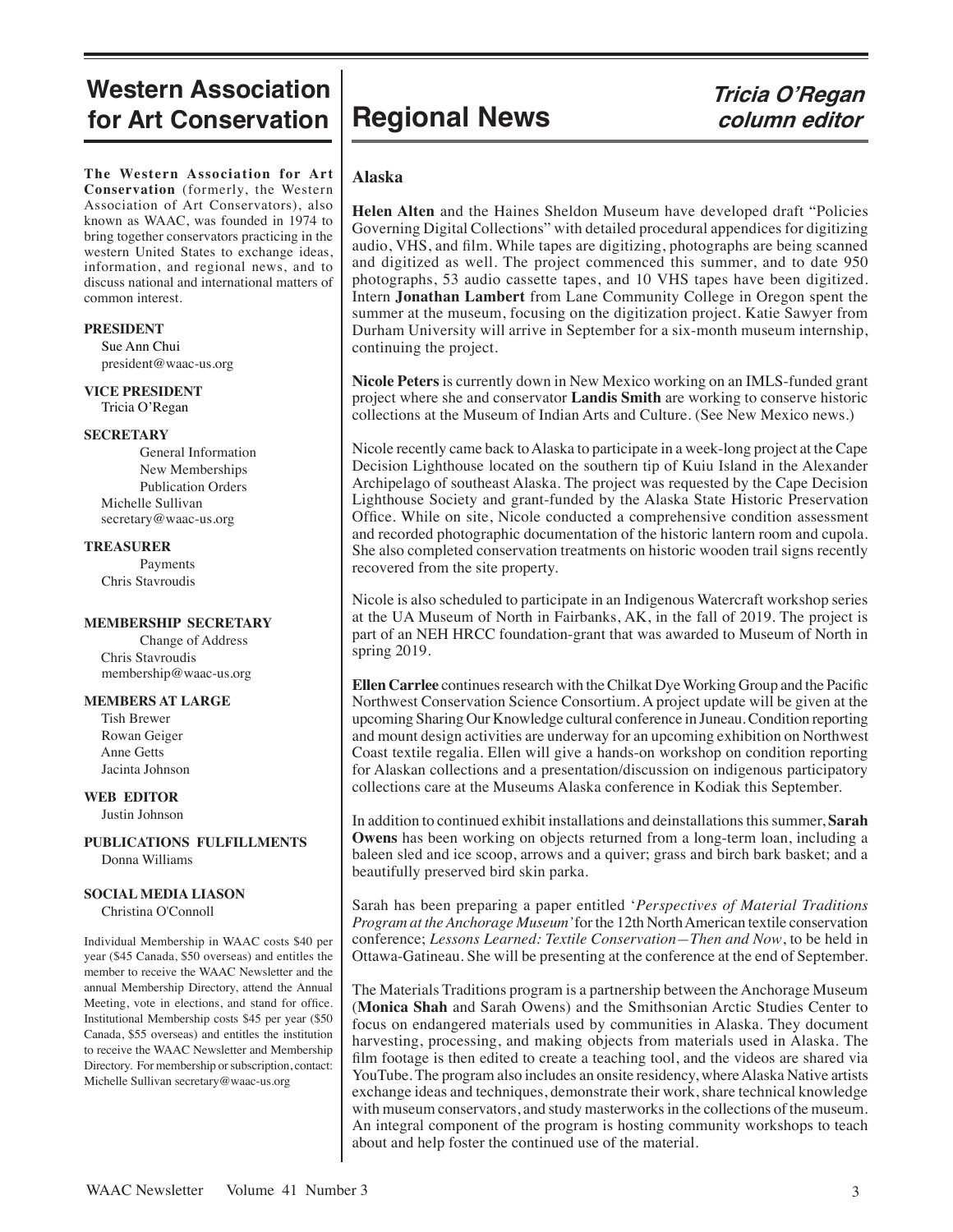This year, they partnered with Qanirtuuq Inc. and the Nunalleq Culture and Archaeology Center in Quinhagak for *Materials Traditions*. The Nunalleq site is the largest collection of pre-contact Yup'ik artifacts in the world, over 90,000 artifacts have been excavated to date. It is a unique situation, since the village owns the site, manages all work done at the site, and has now created a cultural center focused on the material culture of Quinhagak. Although numerous examples of grass handbags (*issran*) and grass mats were found at Nunalleq, very few weavers know how to make them today. Across the Yukon-Kuskokwim basin, this artform is on the decline. In response, they focused on sea coarse grass and *issran* weaving.

This past summer, they harvested and dried grass, dyed grass, wove *issran* baskets, documented every step of the process, hosted a free community workshop, examined collections at the Anchorage Museum, took *issran* bags from the Anchorage museum to Quinhagak for community members to view, examined grass basketry excavated at Nunalleq, provided advice on caring for collections, hosted an intern from Nunalleq/Aberdeen, and most importantly, created a lasting relationship with Quinhagak.

*Regional Reporter*  Ellen Carrlee Alaska State Museum Juneau, AK

#### **Arizona**

**Marilen Pool** is wrapping up the treatment and rehousing of charred archaeological perishable objects at the Arizona State Museum and will be moving on to the rehousing of the archaeological botanical collections. In the fall she will be taking the last courses for her PhD program in arid lands resource sciences at the U of A. She will also be working on treatment of objects for the Tucson Museum of Art and the Arizona State University Museum of Art.

The conservators at the Western Archeological and Conservation Center said goodbye, congratulations, and good luck to **Ali Wysopol**, who left Tucson to pursue graduate studies in historic preservation at UT Austin, and to **Megan Narvey** who has a new job with the Minnesota Historical Center!

**Betsy Burr** has been working with Bandolier National Monument's historic lanterns, surveying the collection onsite, and developing strategies to improve annual care of the historic tinware. **Audrey Harrison**  has been managing the treatment work for objects on exhibit at Pipe Spring National Monument.

Megan, **Maggie Hill Kipling,** and **Paige Hilman** have all been working on objects and furnishings from the Old Santa Fe Trail Building collection with the help of contractors **Luke Addington** and **Amy Molnar**. Much of this collection was deinstalled from use in the facility during a renovation project, and will be going back into service in the upcoming months. This has been the source of many conversations about acceptable loss during consumptive use of collections!

*Regional Reporter*  Dana Senge National Park Service Intermountain Regional museum Services Program Tucson, AZ

#### **Hawaii**

#### **Meg Absolon** and **Nicole Dela Fuente**

of the Bishop Museum have finished the lining and mounting of the last of 11 oversized Hawaiian kapa from Mauna Kea Beach Hotel. They were commissioned by the resort developer Laurance S. Rockefeller in the 1960s and designed and printed by Malia Solomon who gained inspiration from the Bishop Museum kapa collection. Meg and Nicole are currently working on historical wood longboards for the upcoming Bishop Museum surfing exhibit.

In mid June **Linda Hee**, **Kent Severson,** and **Thor Minnick** participated in an hour-long radio interview discussion entitled "The Conversation: Protecting Family Treasures - Part 2" hosted by Hawaii Public Radio's **Catherine Cruze**. The discussion covered some of the unique problems encountered in the Islands associated with maintaining artifacts and heirlooms.

**Rie** and **Larry Pace** recently treated four paintings by Margaret Keane of *Big Eyes* fame, an 18th-century Italian landscape attributed to Richard Wilson, nine paintings by 19th-century American artist Laurence Carmichael Earle belonging to three siblings who are the great grand children of the artist, all of whom have settled in Hawaii.

They also treated an 18th century British painting by an unknown artist of an unknown family group that suffered water and soot damaged in a condominium fire, an oil study of a male nude by Japanese artist Senko Kobayashi (late 19th century), a large black velvet painting by Edgar Leeteg (early 20th century) and multiple fragments of a group, of buon fresco paintings by Jean Charlot removed from the former College Inn across the street from the UH Manoa campus in Honolulu. They have also been busy with paintings belonging to the Honolulu Museum of Art and the Hawaii State Art Museum.

*Regional Reporter* D. Thor Minnick Minnick Associates Honolulu, Hawai'i

#### **Los Angeles**

**Glenn Wharton** recently joined the UCLA faculty as professor of art history, and will serve as chair of the interdepartmental program in the conservation of archaeological and ethnographic materials, which is affiliated with the Cotsen Institute of Archaeology. Glenn comes to UCLA after 16 years in the museum studies program at NYU and 7 years at MoMA where he established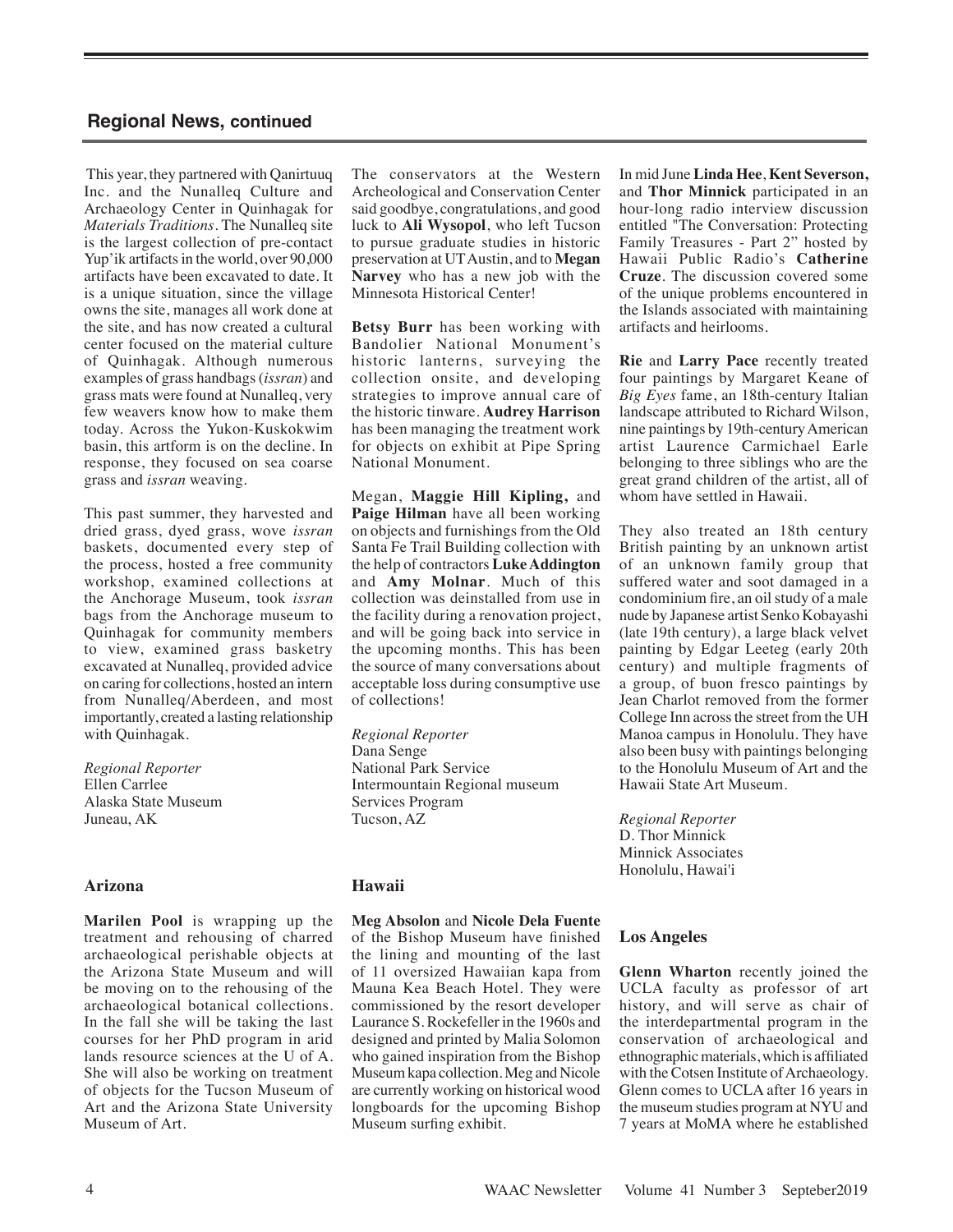the museum's program in time-based media conservation. Prior to that he ran a private practice in objects conservation in southern California with **John Griswold**, and served as conservation director for the Japanese Institute for Anatolian Archaeology at Kaman-Kalehöyük in Turkey. He founded the non-profit organization Voices in Contemporary Art (VoCA), and co-directs the NYU-based Artist Archives Initiative. And... Glenn is an ex-President of WAAC!

**Abigail Duckor** (LACMA), **Sophie Hunter** (Academy Museum of Motion Pictures), **Anna Laganà** (Getty Research Institute) and **Christina Bean** (805 Conservation) presented a panel at the San Diego ComicCon on the "Preservation of Comic Arts." The panel discussed preventive conservation methods for comic books and comic memorabilia, such as costumes, props, and toys.

This past summer, LACMA hosted a 10 week Getty Marrow undergraduate intern in conservation, **Alejandra Santoyo**. Based out of the textile conservation laboratory, Alejandra was introduced to all areas of the Conservation Center. In addition to hands-on experience, Alejandra interviewed over a dozen curators and other museum professionals to learn more about how museums function. This fall, she returns to UC Riverside to complete her undergraduate degree in art history.

In paintings conservation at LACMA, **Elma O'Donoghue** is treating a Portrait of a Young Woman by Jacob Backer scheduled for the 2020 exhibition, *Becoming Rembrandt: Creativity and Competition in Amsterdam.* This painting has been in LACMA's collection since 1950, and the modeling details are obscured by layers of discolored varnishes and waxes. Elma is cleaning the painting and researching the artist's technique.

**Kaylie Sagara** completed her Getty Marrow conservation and collections summer internship with **Jennifer Kim** and **Sarah Signorovitc**h at the Autry Museum of the American

West. A highlight from her internship was assisting during a NAGPRA consultation visit of members from the Central Council of Tlingit and Haida Indian Tribes of Alaska. During the visit Kaylie was also able to receive input from tribal council members on a Tlingit spruce root basket that required stabilization, then following the conversation perform an extensive treatment. Kaylie will be finishing her BA in anthropology and art history at UCLA next spring and will be working to complete requirements to apply for graduate school in conservation.

The decorative arts and sculpture conservation department at the J. Paul Getty Museum welcomed **Yang Xu**, a third-year Winterthur/University of Delaware Program in art conservation student into the lab this summer for ten weeks. Yang has been working closely with **Arlen Heginbotham** to complete the technical study and treatment of an 18th-century Georges Jacob armchair that has (amazingly) retained its original paint, varnish, and upholstery.

This year's graduate intern **Elisa Contreras-Cigales** is currently finishing up her internship and treatment of a breccia marble table top belonging to a Dubois red lacquer secrétaire.

**Julie Wolfe** and **Kellie Boss** recently finished repainting Alexander Calder's *Spiny Top Curly Bottom* from the Stark Collection. Julie has also been working with **Jessica Chasen** on evaluating the performance of Permalac clear lacquer and the effects of formulation changes. This spring Jessica presented her treatment and technical study of an outdoor bronze by Joan Miró at the annual AIC conference and in July, started treatment of Henry Moore's *Draped Reclining Mother and Baby* as part of her continuing work with the Stark Collection.

Jessica, Elisa, and Arlen also completed the conservation of an early 19th-century chandelier that was originally conceived to hold goldfish(!) and is currently on view at the Getty Center through April 2020 in a *Flight of Fancy: The Galle Chandelier.* 

The department also recently welcomed **Madeline Corona** back as an assistant conservator. Madeline has jumped into exhibition work, preventive care of the collection, and several collaborative research projects including analysis of the newly acquired Borghese-Windsor Cabinet as well as sculptures within the Stark Collection.

Antiquities conservation at the Getty Villa welcomes **Jessica Arista**, who joined the team as an associate conservator in April. Most recently, Jessie held the position of assistant conservator in objects conservation at the Museum of Fine Arts, Boston (2013-2018). Major focus of her work included coordination and conservation for the renovation of four permanent galleries of ancient Greek art, as well as preparation of hundreds of objects for a large traveling exhibition of ancient Nubian art.

Jessica was the MFA's lead conservator on the Getty APPEAR project, and she has a keen interest in public outreach. She is a graduate of the Winterthur/ University of Delaware program in art conservation and has worked at the Walters Art Museum, the Straus Center for Conservation and Technical Studies, Harvard Art Museums as well as field work at the sites of Kaman-Kalehöyük, Kaman, Turkey and in Erbil, Iraq where she was involved with the Nimrud Ivories at the Iraqi Institute for the Conservation of Antiquities.

The Getty Villa recently opened *Buried by Vesuvius, Treasures from the Villa dei Papiri.* This exhibition highlights the site of the Villa dei Papiri at Herculaneum after which the Getty Villa was modeled. Buried by the eruption of Mount Vesuvius in AD 79, the ancient villa was rediscovered and explored by subterranean tunnels in the 1750s and '60s and was partially re-excavated in the 1990s and early 2000s. This exhibition presents many of the most spectacular finds from the excavations. During its course, conservation staff will have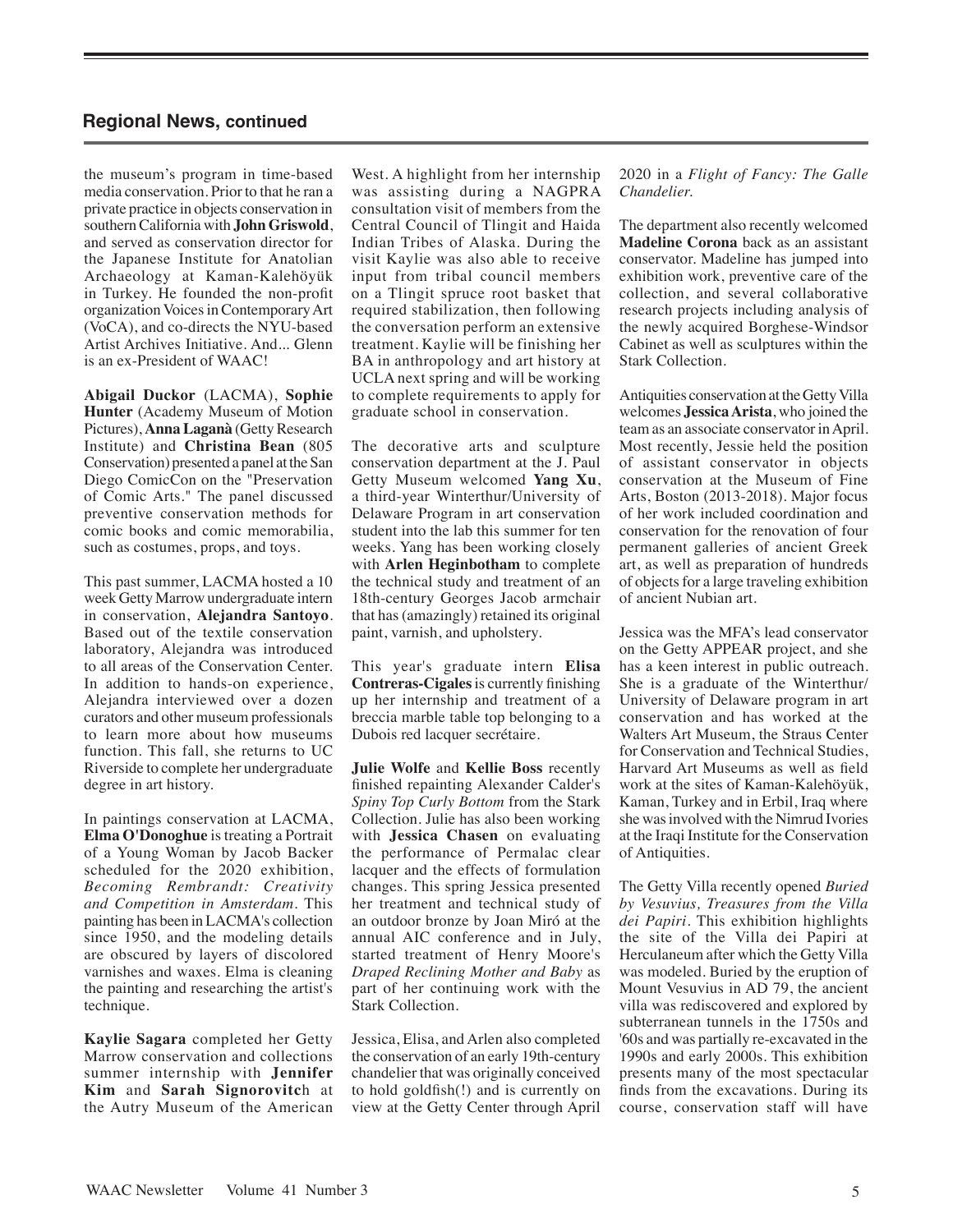the opportunity to study the artifacts through imaging, X-radiography, and other technical analysis.

One spectacular object on view, the *Drunken Satyr* arrived at the Getty over a year ago for a thorough study of its ancient manufacture and subsequent alterations, as well as treatment and stabilization, undertaken by **Erik Risser**, **Monica Ganio**, and many others.

The Margaret Herrick Library has had a busy summer. **Courtney Azzara** had a baby girl on June 24th, Zuzu Peg D'Agostino. Courtney and family are doing well and enjoying their time with Zuzu.**Tamia Anaya,** a current Buffalo State College graduate student, joined them for the summer to work on their modern material collections. She's tackled mold removal on a Mae West scrapbook to a backing and tape removal of a 1919 film poster. They are so glad Tamia could join them for the summer before she heads off to the Library of Congress for her third-year internship.

**Ananya Madiraju** joined them as a summer intern a part of the Getty Marrow multi-cultural internship funded by the Getty. Ananya is a recent graduate of UC Santa Barbara, and this summer was her first pre-program paper conservation internship. She's been able to help them with rehousing projects and stabilizing several posters and water-damaged scripts.

**Katie Rouw** joined the conservation department as a part-time conservation technician this past June. Katie has recently completed her undergraduate degree at the University of Iowa where she also received a graduate certificate in book arts and book studies. She has already completed several book treatments and has begun to help with their backlog of treatments.

**Daniela Gonzalez-Pruitt** joined the conservation lab at the Academy Museum of Motion Pictures as a preprogram conservation technician. She has been working with objects conservator Sophie Hunter to treat objects going into the upcoming opening

exhibitions, in particular the large makeup and microphone collections. UCLA Library preservation department will be welcoming three new members this fall: pre-program conservation assistant **Stephanie Geller,** who recently graduated with her masters in library and information studies, **Nicole Alvarado,**  who is in her third year in the Buffalo State Master's in art conservation program, and finally their yet to be determined Kress conservation fellow. They will have a full house for paperbased special collections conservation!

The UCLA audio visual materials folks **Allie Whalen** and **Chloe Patton**, under the leadership of **Yasmin Dessem** continue to provide expertise for UCLA and beyond. This summer they are consulting for the National Park Service at Sequoia to evaluate AV collections, and later in the fall Allie and Yasmin will be finishing a project in Cuba working with lacquer disks of early Radio Marti broadcasts. Chloe has been hard at work digitizing early UCLA film, and treating all of them to short showings of the highlights.

Registrar and digitization conservation coordinator **Hannah Moshier** is now acting as the UCLA liaison for LAPNET (Los Angeles Preservation Network), and volunteered to help move the Mayme Clayton Library and Museum into temporary storage as it awaits a new home. **Wil Lin** has been helping library staff with backlogs understand how preservation can assist with their workflow, and working to educate staff on basic condition issues that might be considered before depositing materials in their long-term storage.

Collections conservation assistant **Devin Mattlin** has been working with creating and applying remoistenable tissue as linings for maps with water sensitive media. She recently returned from her conservation master's program graduation in Cardiff Wales.

Head of UCLA Library Conservation Center **Chela Metzger** recently handled her first repatriation treatment before sending a book back to Munich were is was originally part of a collection looted by the Nazis. As more people can see all the library stamps on digitized books on-line, this job may become more common, and an important activity for considering how materials end up in their collections. She has also been working with **Ellen Pearlstein** as faculty as part of the Andrew W. Mellon opportunity for diversity in conservation.

At the Natural History Museum of Los Angeles County, **Tania Collas** and **Marina Gibbons** recently completed the installation of the new exhibition *The Natural History of Horror*, which features Hollywood props such as the bat from Dracula, as well as anthropological artifacts and natural science specimens. Marina is also busy preparing their next Hollywood costume rotation which will highlight a piece from Little Women.

SCS consolidated and conserved the 2 red sandstone friezes over the entrances to the 1901 Orange County court house in Santa Ana. The bas relief friezes began to crumble with the large amount of rain we had last winter. SCS also worked on the bronze doors and baptistry doors of the Christ Cathedral (former Crystal Cathedral) for their big opening in July.

*Regional Reporter*  Virginia Rasmussen Los Angeles Museum of Art Los Angeles, CA

#### **Pacific Northwest**

**Adam Fah**, the Washington State Arts Commission's (ArtsWA) longtime conservation technician, has been promoted to conservation manager. He will lead ArtsWA's efforts to maintain and conserve nearly 5,000 artworks including 500 outdoor sculptures located in public spaces across Washington State.

Additionally, ArtsWA hired **Jared Moore** as its new collections technician. The position is a new one funded by the Washington State legislature earlier this year. Jared will help install, deinstall, and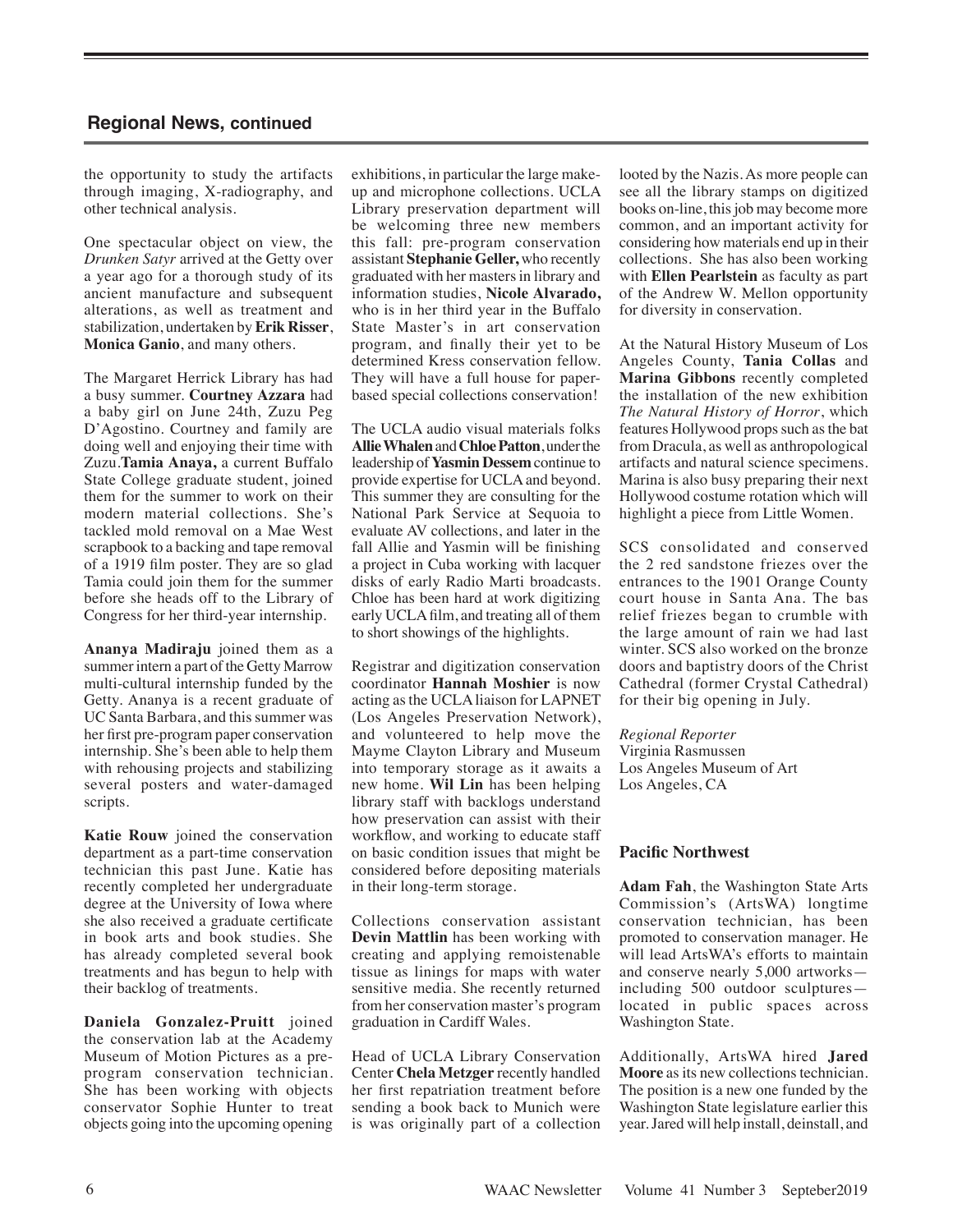maintain artworks. He comes to ArtsWA from Seattle Art Museum where he was the lead art handler. They are excited to welcome him to Washington's public art program and to Olympia, where they arebased.

To further build the collections care team, ArtsWA has submitted a budget request for two additional positions. They will know in the spring of 2020 if that request was successful.

Staff at the University of Washington libraries preservation services division had a very busy spring and summer. In late spring staff in the conservation center were joined by **Yan Ling Choi**, a student from the University of Delaware/ Winterthur's art conservation program for a 10-week advanced internship. Yan took over the second phase of a long-term project originally started by 2018 intern **Alexa Machnik**.

This project focuses on the conservation and rehousing of UW East Asia library's collection of rare Chinese stele rubbings. Over the course of the internship Yan was able to complete complex treatments and rehousing of 13 of these rubbings along with a number of complex rare book treatments. A significant feat in and of itself, Yan also managed to complete complex treatments of five rare leatherbound books from the UW libraries special collections. Yan was a pleasure to have in the conservation center and UW staff wish her the best of luck as she begins her third-year placement at the University of Michigan libraries.

Over the summer the UW libraries also had the pleasure to host two conservation related gatherings. In late July they hosted an international cohort for FAIC's "Traditional Techniques in the Conservation of Leather Bookbindings" taught by **Jim Reid-Cunningham**. As well, in mid- August, UW staff hosted the annual convening of the Pacific Northwest conservation science consortium, headed by **Tami Lasseter-Clare** of Portland State University. Among the various speakers, Henry Art Gallery and UW libraries paper and photograph conservator, **Claire Kenny**

shared her work with PSU graduate student **Ivanny Jacome Ottati** on a characterization of Orotone photographs.

Preservation Services is also pleased to announce the appointment of **Andrew Weaver** as media preservation librarian in September 2019. Andrew will work with staff and collections throughout the UW libraries to support the preservation of media collections. Andrew worked most recently as the digital infrastructure and preservationlibrarian at Washington State University where he was responsible for the reformatting and preservation of audiovisual materials as well as support for WSU's CONTENTdm maintenance. Prior to WSU, Andrew served as the national digital stewardship resident at City University of New York Television (2016-2017).

The Royal BC Museum conservators are bracing for the return of the *Families: Bonds and Belonging* exhibition that travelled to the Canadian Museum of Immigration last spring. They would like to thank the staff out there for doing such a wonderful job of protecting the artifacts during the onslaught of Hurricane Dorian. They will be taking down the *Maya: The Great Jaguar Rises* exhibition alongside several Guatemalan couriers in January as well.

Their regular routines were interrupted this past summer with a malfunction of the cold fur vault. The dehumidification system ceased to function and without an RH alarm, the furs became saturated with water over an unknown period of time, until they began to drip. At that point, the problem was noticed and over 300 furs were removed and subjected to controlled drying over a period of several months.

Urgent mitigation of the crisis meant that many furs had to go into the walkin freezer until such time as they could be dried. The good news is that the quick action of the conservation team prevented a mould outbreak. The bad news was that the furs were known to be contaminated with pesticide residues, so that all salvage activities were carried out in hazmat gear and isolation. The entire collection storage area remains closed until decontamination of all surfaces can be arranged.

**Lisa Bengston** has been busy with the XRF analyzer, testing the Learning collection for inorganic pesticide residues. She is also continuing her investigation of organic pesticide residues with the assistance of CCI. **Lauren Buttle** continues to research and present talks on Yokohama-e paintings and is continuing her technical study of Emily Carr works on paper. **Kasey Lee**  has made significant progress testing artifacts in the History Collection to identify cellulose nitrate and acetate objects in preparation for storage environment trials. The assistance of **Hope La Farge**, **Katie McEvoy,**  and volunteer, **Salma Naili**, has been invaluable. Lisa Bengston is coordinating the conservation of collections for the upcoming *Orcas* exhibition that will travel for up to 10 years. The packing of such a massive travelling exhibit is complex and expensive! **Colleen Wilson** has been working on the treatment of textiles for this exhibit.

Kasey Lee travelled to Prince George with **Heidi Swierenga**, **Liz Czerwinski**, **Anne Desplanches,** and **Irene Karsten** to deliver the BC Heritage Emergency Response BCMA pre-conference workshop. We were lucky to have so many presenters, since the hands-on exercises required many bodies and brains operating in unison. The BC HERN continues to grow in membership and expertise.

The RBCM "modernization project" continues as we prepare for a massive collections move and planning for new buildings and possible consolidation of analytical equipment.

**Corine Landrieu**, along with assistant **Sarah Molitch**, interns **Jennifer Beetem**, **Celine Wachsmuth**, and **Ella Svete**  finished the treatment of the boiserie panels for the new Burke Museum in mid-July. Later in the summer, Sarah, Celine, Jennifer, and Corine treated nine outdoor sculptures located at Edmonds Community College, North Seattle College and Everett Community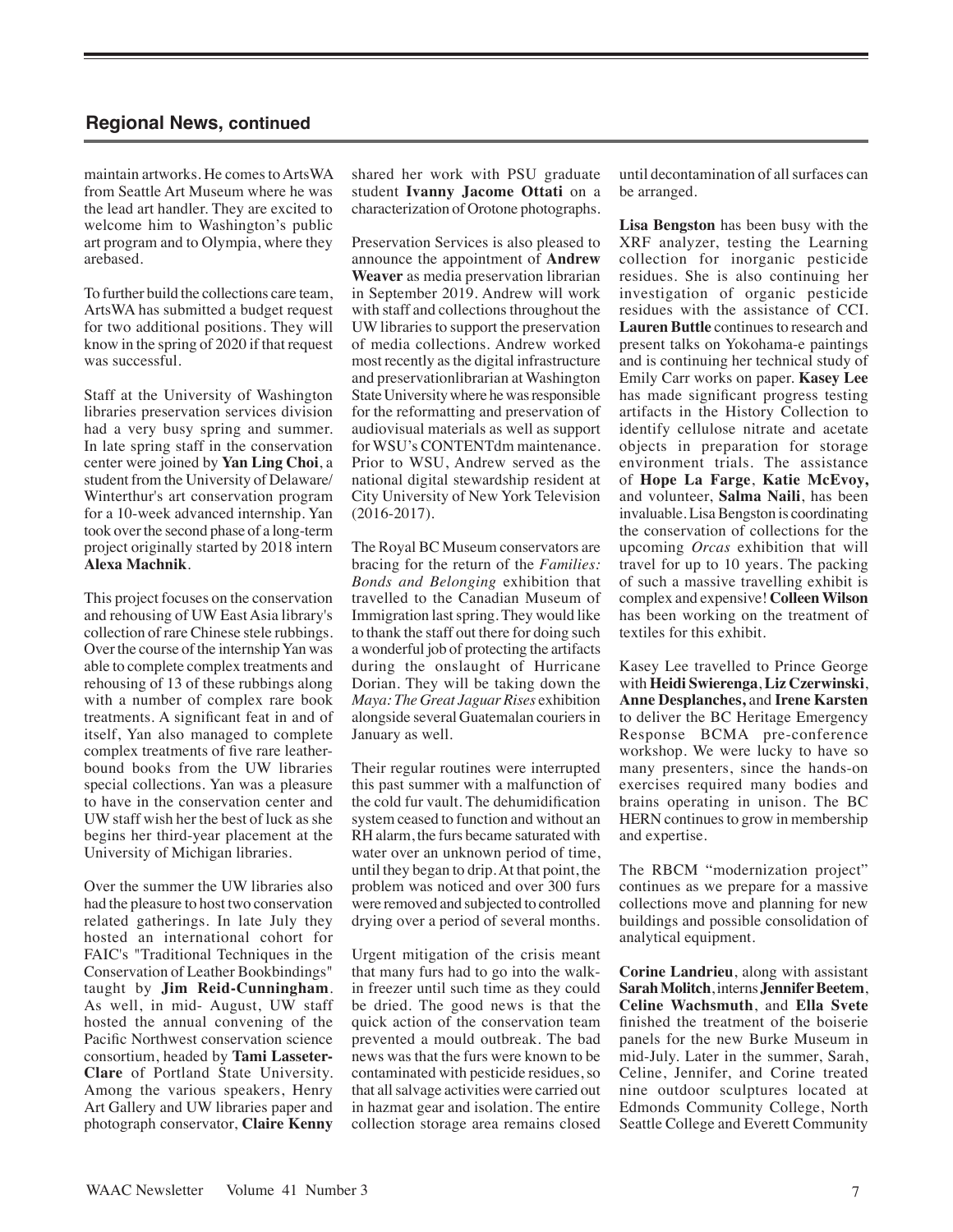College for the Washington State Arts Commission. Celine is now in LA where she started her conservation studies at the Getty. This fall Corine has been busy in the studio, working with Jennifer and Sarah on a monumental artwork for the King County Library System, and preparing to receive a series of fire damaged plaster panels.

The Seattle Art Museum (SAM) is very pleased to have received a 2019 art conservation project grant from Bank of America. In summer of 2020, **Elizabeth Brown** will spearhead the project to repaint *The Eagle*, by Alexander Calder, located in SAM's Olympic Sculpture Park. Elizabeth Brown recently completed her summer of work at the Olympic Sculpture Park, where she coordinated the repainting of Tony Smith's *Stinger,* cleaning of Roy McMakin's sculpture *Love & Loss*, and repairs to George Rickey's *Two Plane Vertical Horizontal Variation III* with Fabrication Specialties Ltd.

**Nicholas Dorman** has been busy preparing artworks from the SAM permanent collection for loan, including works by Jo Baer, Guy Anderson, William Ward Corley, and Claude Monet and the entire conservation team has been treating and documenting works of art for the new Seattle Asian Art Museum (SAAM), which will open in February.

Preparations for the reopening of the Asian Art Museum are nearly complete and, in addition to the preparation of exhibits, the conservation team is monitoring the environment closely throughout the commissioning process as they prepare to install the collections. **Marta Pinto- Llorca** and Nicholas continue to oversee extensive storage upgrades at SAAM, thanks to an IMLS Museums for America grant. Outfitting of the brand new conservation center for Asian paintings is also nearing completion at the time of writing, thanks to a generous grant from the Andrew W. Mellon Foundation.

Finally, we are delighted that **Geneva Griswold** has been elected to the VP position on the WAAC board. We can't wait to welcome the WAAC membership back to Seattle in 2021!

*Regional Reporter* Corine Landrieu Landrieu Conservation Seattle, WA

#### **Rocky Mountain**

The **EverGreene** conservation department is currently working on multiple projects including the Wyoming State Capitol (Cheyenne, WY), USC Sculptures (Jimmy Iovine and Andre Young Hall, Los Angeles, CA), the Mercy Housing Mural (San Francisco, CA), the Castro Theatre (San Francisco, CA), and the Los Angeles City Hall (Los Angeles, CA). They also recently completed work on the Warner Theatre (Los Angeles, CA). More information and images can be found on the company's website.

**Nancy Fonicello** recently completed a contract for the United States Army museum at Fort Sill, Oklahoma, treating several Kiowa objects from the permanent collection. She is currently at work stabilizing a very large 1880s Crow tipi from a private collection. The tipi is one of the earliest painted cloth tipis still in existence. She is also consulting on a large collection of historic audio recordings stored on decaying magnetic media and has received her Digital Archives Specialist certification from the Society of American Archivists.

**Beth Heller** continues to balance handson conservation work with preservation assessments and consulting. She recently completed CAPs for the Golden History Museum and the Crested Butte Mountain Heritage Museum and led an IMLSfunded collection move evaluation workshop for the Denver Botanic Gardens.

She completed conservation work for Colorado State University's upcoming *Apollo 11* exhibit, the Denver Public Library architectural archives, and looks forward to the arrival of 27 Rungius dry point etchings and a watercolor map by Arthur Lakes depicting the Florissant Fossil Beds. As many know, sometimes types of work arrive from private clients in mysterious clusters, and she just completed a Warhol flurry and a Disney works on paper flurry seems to have just begun.

*Regional Reporter*  Julie Parker Objects Conservator Parker Art Conservation LLC Denver, Colorado

#### **San Diego**

In June, conservator **Sabrina Carli** conducted a multi-day workshop at the Palm Springs Art Museum, training staff and contractors in bronze sculpture installation and maintenance techniques. Content covered theory, materials, and practice relating to the preservation and care of bronze artwork, focusing on issues specific to the desert environment of the Coachella Valley.

*Regional Reporter* Frances Pritchett Frances Pritchett Paper Conservation San Diego, CA

#### **San Francisco**

**Kathy Z. Gillis** spent 12 weeks in Beijing, China as a C-I-R (Conservator in Residence) at the World Monuments Fund CRAFT (Conservation Reesources for Architectural Interiors/Furniture and Training) Program which is based in the Forbidden City. The program is a collaboration between WMF, The Palace Museum, and Tsinghua University.

The two-year educational program introduces Chinese Cultural Heritage graduate students to Western methods of conservation, with its focus on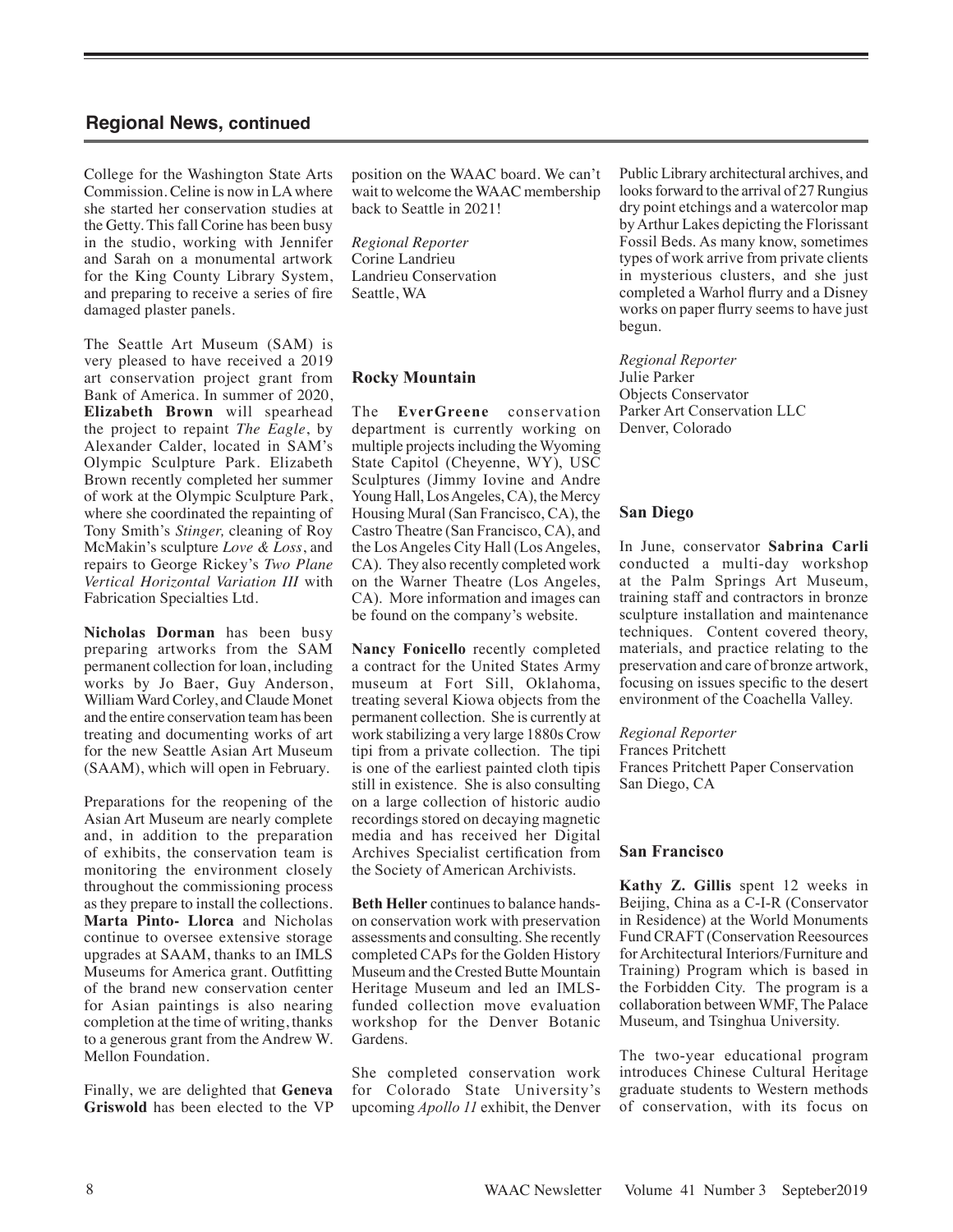extensive scientific analysis and a lessis-more approach when preserving artifacts. Foreign faculty are invited from institutions in the U.S. to teach Western methods of architectural and furniture conservation.

The project began as a WMF initiative to preserve the Qianlong Garden Complex in the Forbidden City (scheduled to open to the public in 2020 on the 600th anniversary of the construction of the Forbidden City) to showcase how minimally intrusive preservation efforts can still result in appropriate aesthetic results without resorting to total replacement of original material with reproductions.

To learn more about the project, visit wmf.org/project/qianlong-gardenconservation-project. During her time in Beijing, Kathy also learned invaluable information about traditional Chinese craftsmanship and Chinese cultural heritage.

**Margaret (Meg) Geiss-Mooney**, costume/textile conservator & collections care/management consultant, volunteered at the Costume Society of America's (CSA) national Angels Project held in April during the CSA annual meeting in Seattle, WA. The site of the Angels Project was the restored historic train station of the Issaquah History Museums (IHM)in Issaquah, WA. Working alongside the other 19 CSA Angels volunteers, Meg welcomed **Elise Rousseau**, also of the SF Bay Area, to her first CSA national Angels Project.

For their generous supply of new archival boxes in many sizes and unbuffered tissue, they thank the following companies: Archival Methods, Gaylord Archival, TALAS, and University Products. The CSA endowment also provided IHM a new Miele vacuum cleaner (and replacement filters/bags); 2 dehumidifiers and 3 digital hygrometers for the storage rooms; a portable photo studio, silverfish traps, and supplies for the workday. 332 artifacts (costume, costume accessories, jewelry) were

photographed, examined, assessed, and repacked during the very very busy day.

The paper conservation lab at the Fine Arts Museums of San Francisco celebrated the completion of **Allison Brewer's** 3rd year internship. Allison returns as a Mellon Fellow in September.

The textile conservation lab of the FAMSF is very happy to announce the arrival of their first ever Mellon Fellow, **Laura Vedrenne**. She started work at the de Young on September 30th, after packing up and moving from Mexico City. Laura has a MPHIL in textile conservation at the University of Glasgow and a BS in restoration of portable cultural heritage from the Escuela de Conservacion y Restauracion de Occidente in Guadalajara.

**Candis Griggs Hakim** has just reopened her private practice in objects conservation after a 6-year hiatus working overseas for the Qatar Museums Authority. She's now located in lovely (if occasionally dairy-stinky) Petaluma. Candis has also recently been elected President of BAACG (Bay Area Art Conservation Guild).

BAACG recently held a meeting at SFO Museum, which included a behindthe-scenes tour of the new museum building and a visit to the exhibits in the international terminal. **Gawain Weaver**, who has been the guild's president for the past nine years, and **Jonathan Fisher**, board member of long standing, have completed their terms on the BAACG board. BAACG recently welcomed conservators **Karen Zukor**, **Justine Wuebold**, and **Jena Hirschbein** to the board of directors.

*Regional Reporter*  Alisa Eagleston-Cieslewicz SFO Museum San Francisco, CA

#### Roger Broussal (1924 - 2019)

It is with a heavy heart that I inform the conservation community of the recent passing of Roger D. Broussal. He will be missed and remembered by many.

Roger was museum conservator at the De Young Museum in San Francisco from 1962-64 and the chief conservator at the Asian Art Museum from 1964-84. There he established and directed the conservation department and lab for art preservation and research. He originated and co-directed the first West Coast graduate level program in museum studies at Lone Mountain College.

Over many years he taught, wrote, and lectured. He was a Colonel, Deputy Chief of Staff for Civil Military Operations: Monuments Branch. He was elected as a fellow of both IIC and AIC. He was the founder of the Bay Area Art Conservation Guild. These are only some of the highlights of an amazing career.

I met Roger late in his life. In 2013 I contacted him for a consultation on objects that I had been hired to conserve/ restore by the Rosie the Riveter /WWII Home Front National Historic Park. He visited with his son David. He examined the objects carefully and was very gracious. His overall advice was: do as little as possible.

Anne Rosenthal knew Roger for many years, and her words speak to his professional generosity and the impact he had on so many in the West Coast conservation community:

"It would be difficult for young professionals today to realize that our profession of art conservation was so little known at that time and that the formal training of conservators in the United States was only nascent. Without the guidance of 'the old guard' of staff conservators in museums, who had been mostly trained by apprenticeship, a young student could flounder and miss the narrow opportunities that existed to advance.

Roger took a chance on me, and I became his 'first born' (as he called it) apprentice in objects conservation. He cared deeply about assisting students, educating